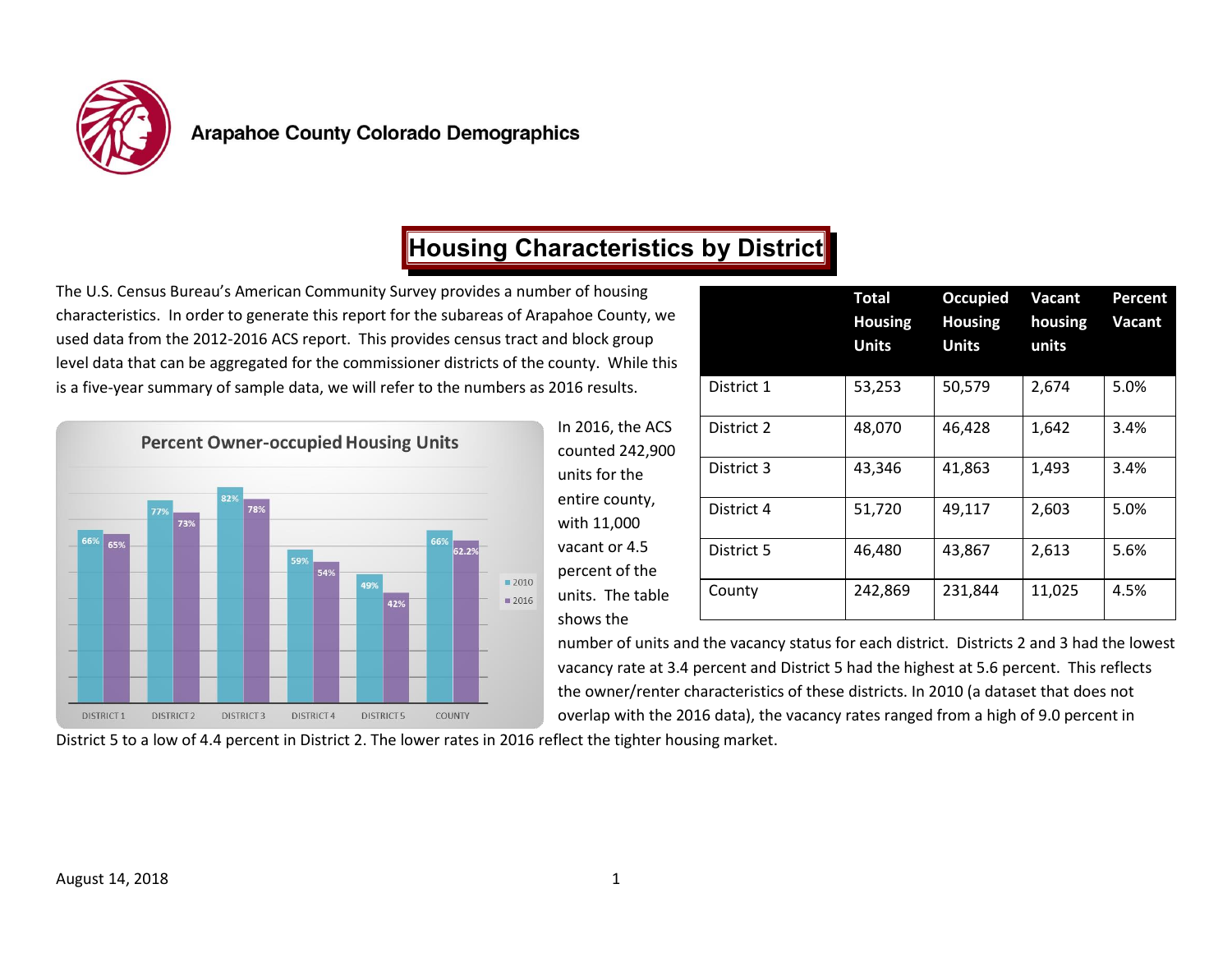

For the occupied units in the entire county, 62 percent were owner occupied. Districts 4 and 5 contain the larger shares of renter-occupied units. Districts 2 and 3 have the highest owner rates, while District 1 mirrors the county proportions. The percentages of owner occupied are down from the 2010 rates by about 4 to 5 percentage points in every District, except District 1.

Of the 11,000 vacant units in 2016, 35 percent are for rent with the greatest numbers in Districts 4 and 5. The second largest category (26 percent) is the "other vacant" that includes units that are being held by the owner, provided for migrant workers, used for storage, under repair or renovation, or in foreclosure. Districts 1 had the greatest number of units that are rented but not occupied. Over 1,200 units are identified as seasonal, recreational or occasional use, which may include extended stay motel units and homes for "snowbirds" who were not in Arapahoe County at the time of the ACS survey.

| Commissioner<br><b>District</b> | <b>Total Vacant</b><br><b>Units</b> | For<br>rent | Rented,<br>not<br>occupied | For<br>sale<br>only | Sold, not<br>occupied | For seasonal,<br>recreational,<br>or occasional<br>use | <b>Other</b><br>vacant |
|---------------------------------|-------------------------------------|-------------|----------------------------|---------------------|-----------------------|--------------------------------------------------------|------------------------|
| 1                               | 2,674                               | 766         | 438                        | 265                 | 245                   | 230                                                    | 730                    |
| $\overline{2}$                  | 1,642                               | 596         | 72                         | 253                 | 129                   | 325                                                    | 267                    |
| 3                               | 1,493                               | 488         | 23                         | 105                 | 172                   | 181                                                    | 524                    |
| $\overline{4}$                  | 2,603                               | 894         | 213                        | 268                 | 228                   | 443                                                    | 557                    |
| 5                               | 2,613                               | 1,116       | 172                        | 336                 | 47                    | 126                                                    | 816                    |
| <b>County Total</b>             | 11,025                              | 3,860       | 918                        | 1,227               | 821                   | 1,305                                                  | 2,894                  |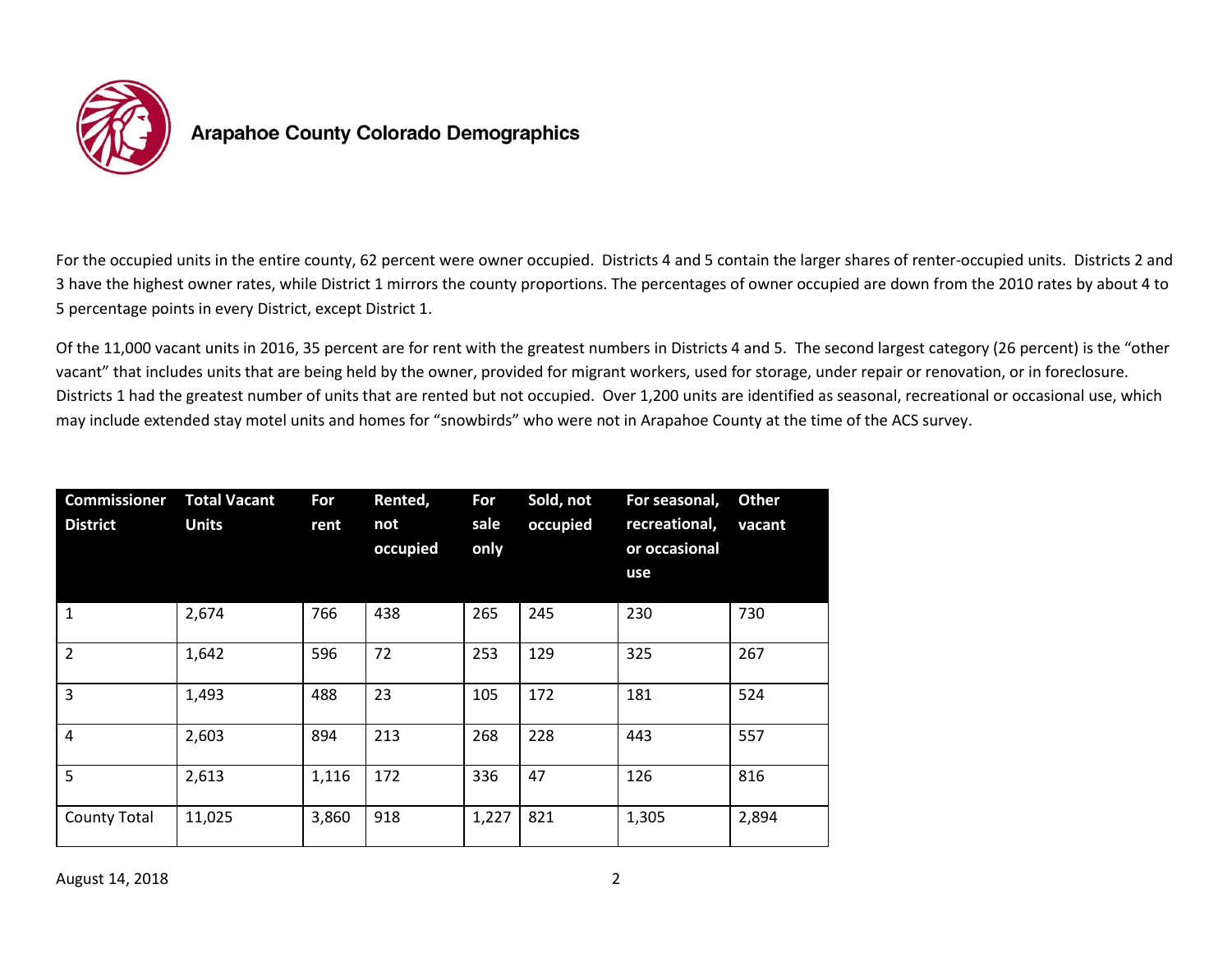

The county's housing stock has a median year built of 1982 (half the units were built before 1982 and half after). The median year built ranges from 1972 in District 1 to 2001 in District 3. District 1 has the largest percentage of units built before 1939 (5.4 percent) while District 3 has over half its units built since 2000.

The county shows a typical bell-shaped curve for the age of its housing stock, with the peak occurring in the 1970s. Districts 1, 4 and 5 had their peak decade in the 1970s; while District 2 grew the most from 1980 to 1989. District 3 had the most of its homes built during the 2000s and it had over half of all the units built during that decade in the County. District 2 led all districts during the 1990s, with District 4 leading during the 1980s. District 1 had the most units built in every decade prior to 1980.



### Households paying 30 percent or more for housing 2016



One measure of affordability is the comparison of housing costs to household income. The ACS provides three indicators for this measure: gross rent as a percent of income, housing costs for homes with a mortgage as a percent of income, and housing costs for homes without a mortgage as a percent of income. Generally, households that are paying more than 30 percent of their income for housing are considered to be in unaffordable housing situations. Combining all households (renters and owners), the County in 2016 had 78,300 households in this situation, or 34 percent of all households. Districts 4 and 5 have the highest numbers of such households, primarily due to the large number of rental units in these districts.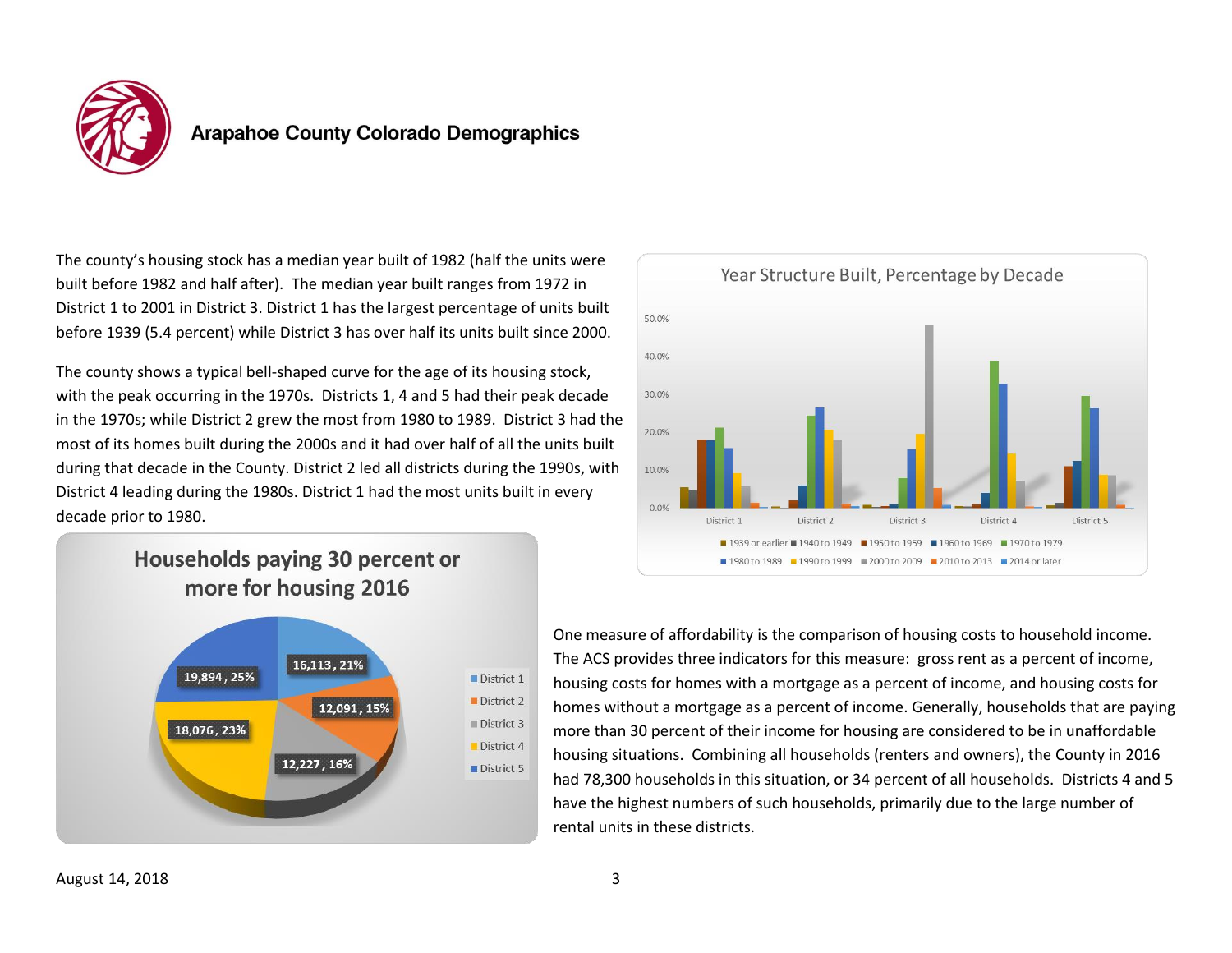



Another important characteristic of housing is the degree of overcrowding. The commonly used statistic to measure overcrowding is the number of occupants per room, with more than 1 person per room considered overcrowded and 1.5 or more considered severely overcrowded.

In Arapahoe County in 2016, over 1,100 owner-occupied units were overcrowded or about 0.8 percent. District 5 has the highest number of overcrowded owneroccupied units at almost 500, or 2.8 percent. District 2 had the fewest overcrowded units with 39.

Renter occupied units were more likely to be overcrowded, with about 4,000 countywide. More than three-fourths of these units are in Districts 4 and 5.

By looking at households by type, households that rent were most likely to be paying more than 30 percent of their income for housing (44,200 compared to 34,100 owners with mortgages). The renters are concentrated in Districts 5 (14,800 households) and 4 (11,200 households). Households with mortgages and other costs that exceed 30 percent of income are fairly evenly spread across districts. However, District 3 has the highest number, which may reflect the newer housing stock in this district with households stretching to afford such homes.

District 1 has the highest number of households without a mortgage that still have housing costs that equal more than 30 percent of income. These 1,270 households may be on fixed incomes that make it difficult to remain in their homes even though they no longer have a mortgage.